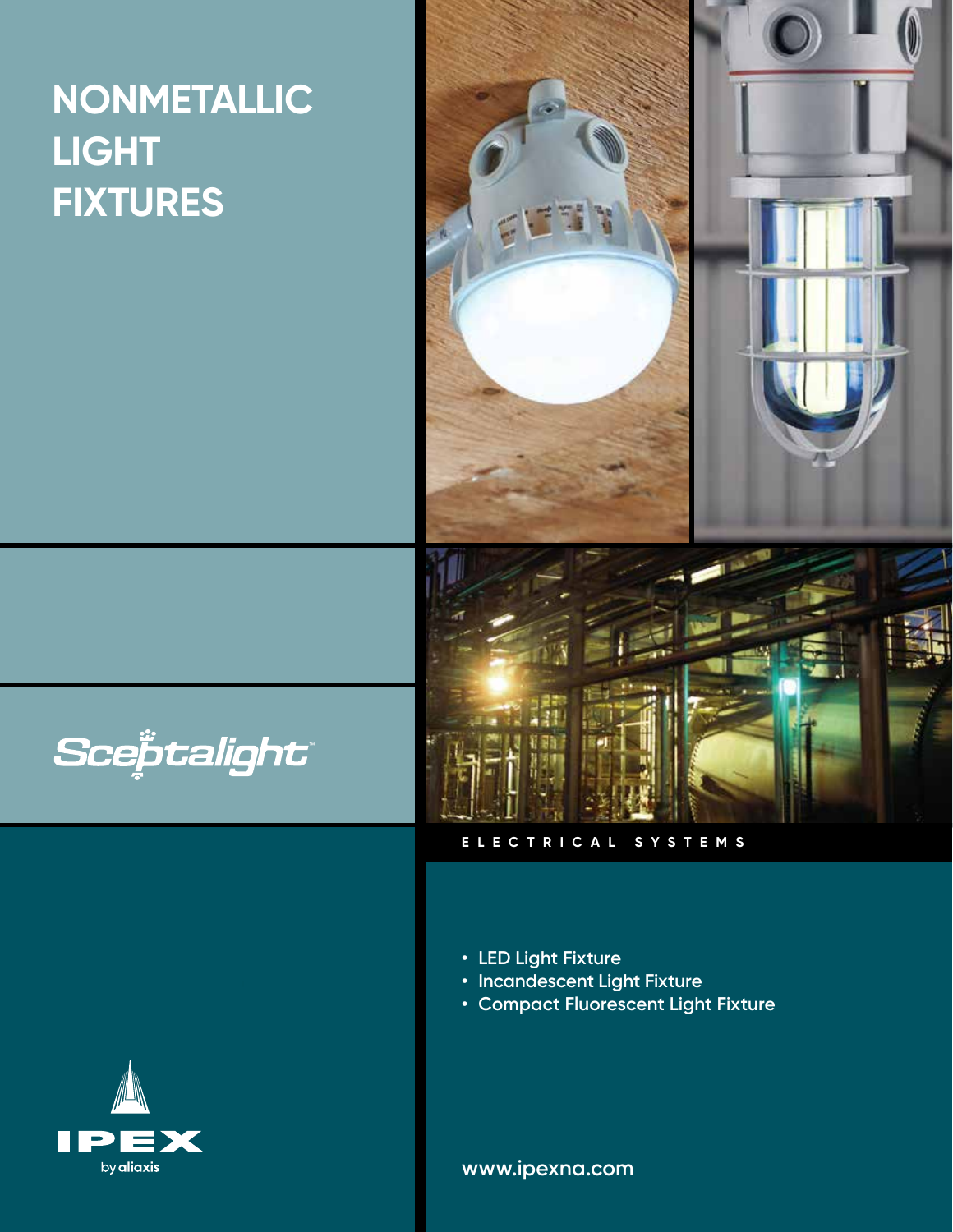# SCEPTALIGHT": **THE LIGHT THAT LASTS.**

Whether you're looking for economical outdoor lighting solutions, corrosion-resistant fixtures for punishing industrial environments or energy-saving LED, Sceptalight fixtures from IPEX prove themselves to be all-round performers in a variety of indoor and outdoor applications. Sceptalight fixtures are made from a glass-reinforced thermoplastic polyester resin, which enables them to stand up better to corrosive elements than metal. This thermoplastic design marries an unrivalled balance of strength, stiffness and toughness with all the benefits users appreciate of Scepter Rigid PVC Conduit and Fittings – long life, easy servicing and high impact-resistance.

Sceptalight's thermoplastic construction offers outstanding corrosion and chemical resistance. Silicone gaskets in Sceptalight fixtures – mounted at the base of the globe and within the ceiling box – provide a water- and vapour-tight seal which protects the electrical connections inside.

Wherever you need a lighting fixture that can withstand exposure to chemicals, fluids or harsh physical conditions, you'll find a home for Sceptalight.







 $\sqrt{N}$  Agriculture Mine Tunnel  $\sqrt{N}$  Industrial/Commercial  $\sqrt{N}$  Mine Tunnel







Greenhouse Marine And Marine Marine Marine Marine Marine Marine





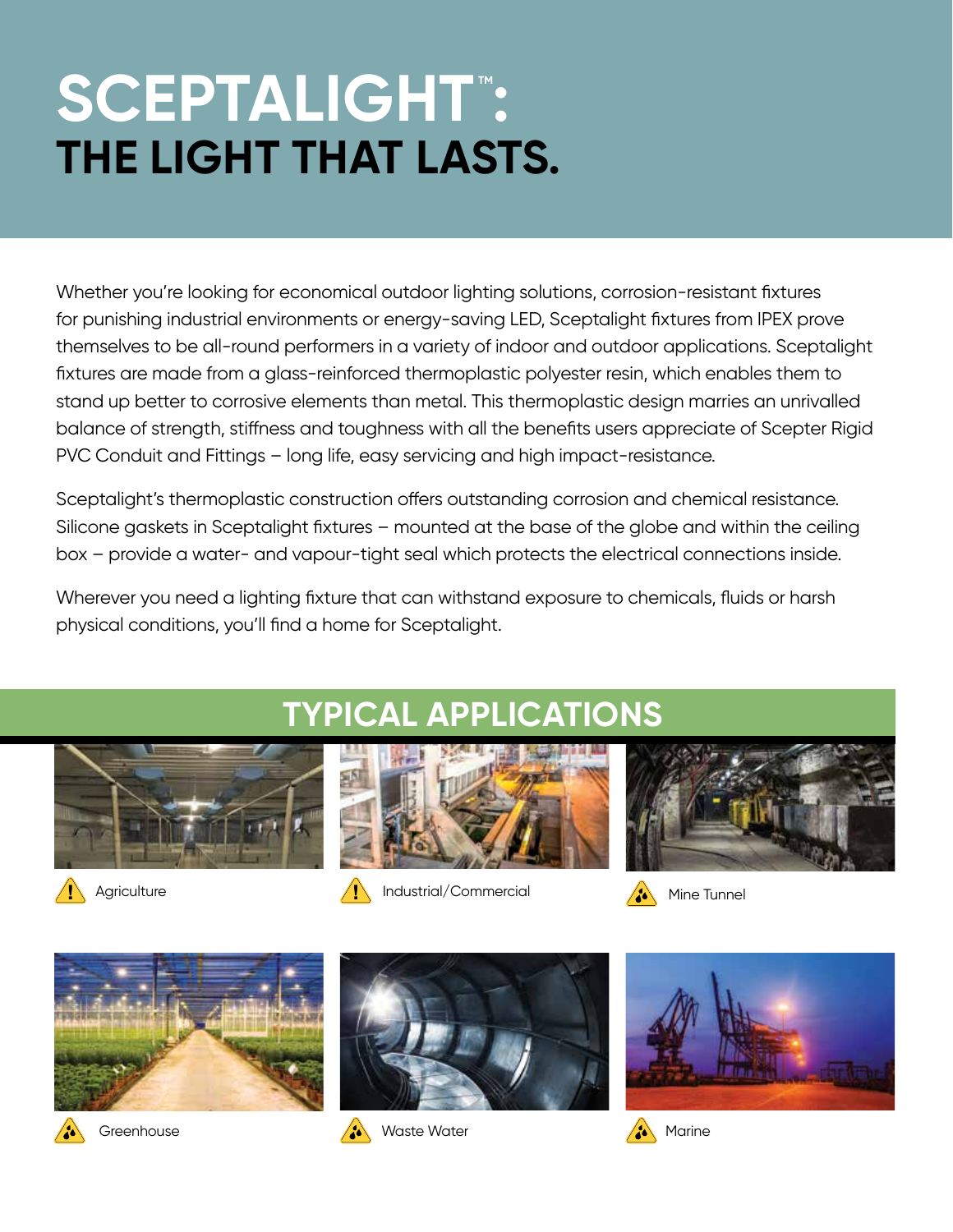

C22.2 No. 250 CSA Listed to UL 1598 Minimum 60ºC supply conductors

CSA certified for wet locations, Sceptalight fixtures are built to withstand any environment where liquids drip, splash or flow against electrical equipment. And our polycarbonate globes are an excellent alternative to glass in punishing environments where high impact resistance is important. Sceptalight fixtures can operate in extreme temperatures and are resistant to damaging ultraviolet rays. For years, our fixtures have been proven performers on docks, wharves, decks, walkways, shipyards and a variety of other applications where exposed to the elements.

| <b>LIGHT OPTIONS</b>       |  |  |
|----------------------------|--|--|
| LED                        |  |  |
| Incandescent               |  |  |
| <b>Compact Fluorescent</b> |  |  |



CSA Listed to UL 844 CLASS I, DIV 2 Groups A, B, C & D CLASS II, DIV 2 Groups F & G Minimum 90ºC supply conductors

Sceptalight offers fixtures that are CSA certified for hazardous locations, making them the ideal choice for specific harsh industrial environments involving flammable or explosive gases, vapours or dust. Sceptalight fixtures are equipped with brass screws and inserts to ensure performance in punishing industrial conditions.

| <b>LIGHT OPTIONS</b> |  |
|----------------------|--|
| LED                  |  |
|                      |  |

### **SUGGESTED SPECIFICATION**

Light fixtures shall be nonmetallic and constructed of 30% glass filled polyester material exhibiting a maximum linear expansion of 1.4x105 in./in./°F. Fixtures shall be assembled with high temperature silicone gaskets, brass inserts and screws.

Incandescent light fixtures shall be rated for use with a Maximum 150 Watt incandescent lamp. Compact fluorescent light fixtures shall be of the wattage specified and be supplied complete with lamp and ballast (high power factor, low harmonic electronic for 18 & 26 Watt fixtures.

LED light fixtures shall be third-party certified to CSA 22.2 250.0 and UL 1598C. LED light fixtures will also be NEMA 4X and IP66 rated for wash-down and corrosive environments. LED light fixtures for hazardous use locations shall be third-party certified to UL 844 for Class I Div 2 and Class II Div 2 hazardous location use.

LED Retrofit Light Engines shall be certified to CSA 22.2 no 250.1 and UL 1598C.

Approved products: Sceptalight LVPE and LVPL series light fixtures manufactured by IPEX Electrical Inc.



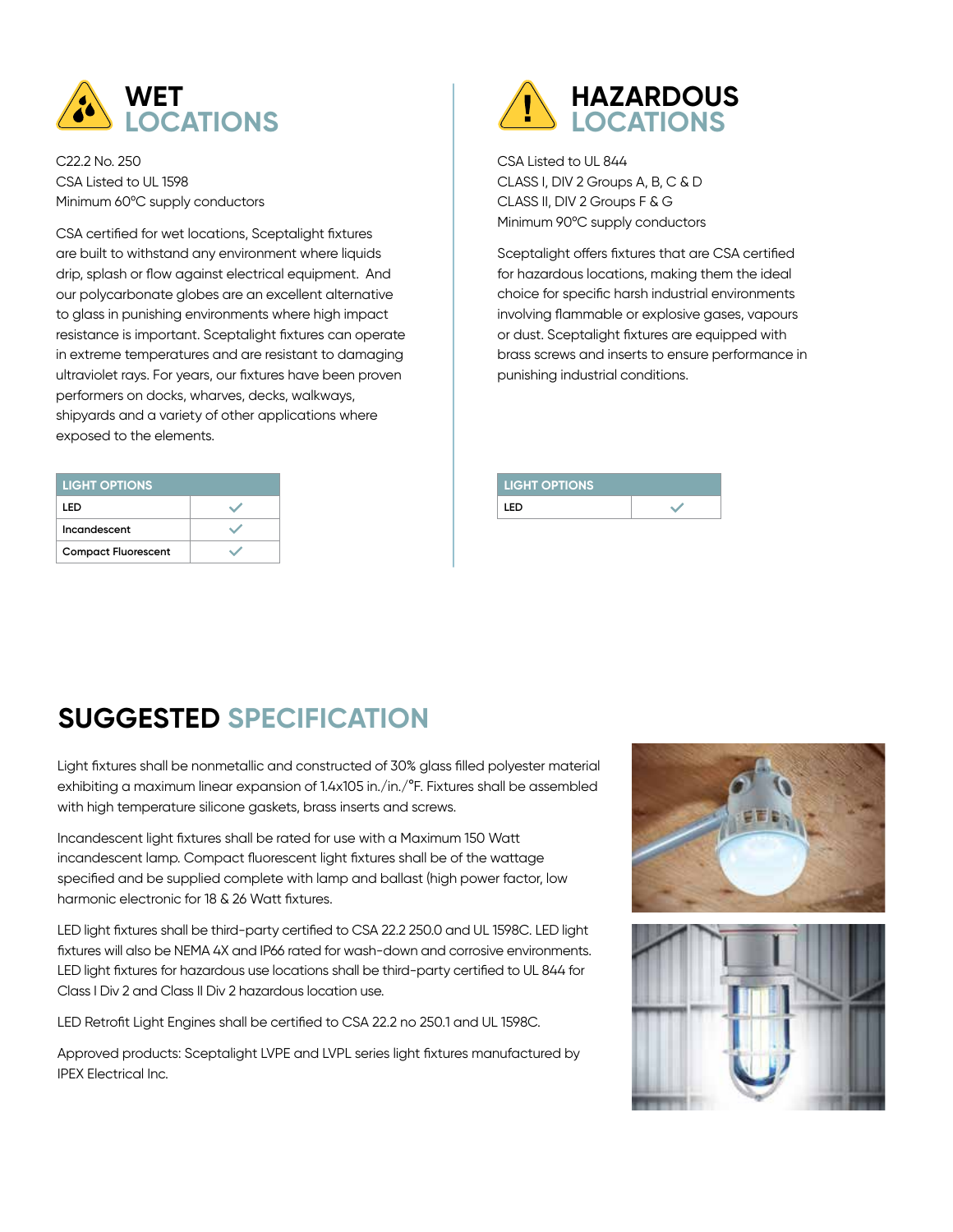

# **SCEPTALIGHT™ LED**

Sceptalight LEDs provide exceptional light quality compared to conventional light sources. Due to their wider spectral distribution, objects lit by Sceptalight LEDs are much more visible and vivid in colour.

Introducing three new Sceptalight LED products: the LED Retrofit Light Engine, the Heavy-Duty LED Light Fixture and the Utility LED Light Fixture. Sceptalight LEDs offer significant energy savings, up to 85% compared to incandescent, and up to 34% compared to fluorescents. Moreover, Sceptalight LEDs can last beyond 50,000 hours without a single need for maintenance.

Constructed of very strong and durable materials, the polycarbonate globe is impact resistant and is resistant to UV light degradation. The specially designed aluminum heat sink dissipates the heat generated by the LEDs to the exterior environment ensuring long-life and optimal performance in both hot and cold environments. Sceptalight LEDs have been tested and certified for use in indoor, outdoor, wet location, wash down and corrosive and hazardous\* environments. They are certified to the latest LED light fixture standards and NEMA 4X approved.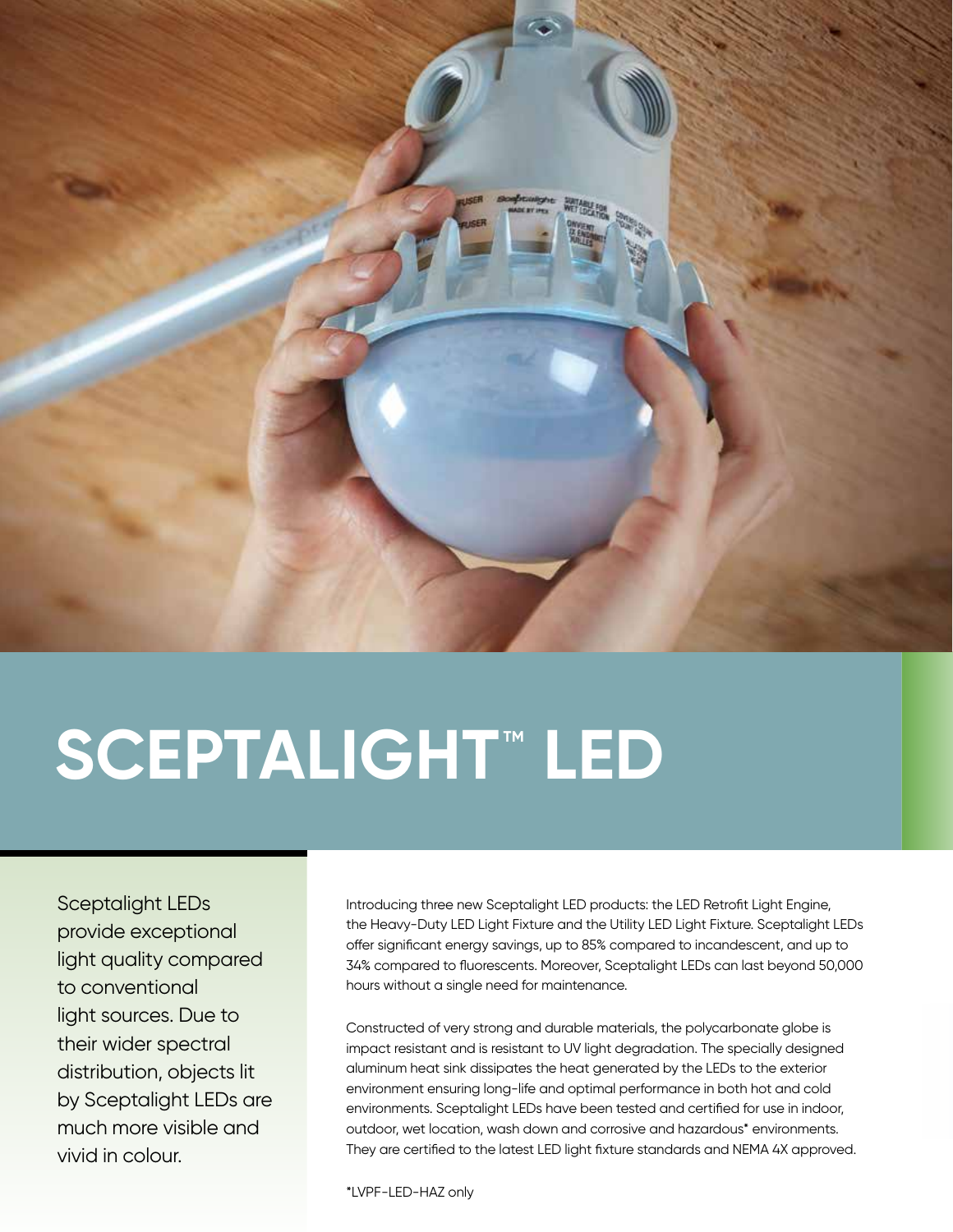

#### **RETROFIT OPTION**

Sceptalight LEDs can easily retrofit onto existing installations for increased energy savings.

#### **CORROSION RESISTANT**

Heat sink is coated with a durable e-coat layer that prevents corrosion.

#### **NEMA 4X AND IP66 RATED**

Approved for wet locations, wash down and corrosive environments.

#### **HEAT DISSIPATION**

Specially designed heat sink ensures long life and optimum performance for over 50,000 hours.

#### **ENERGY EFFICIENT**

1,575 lumens of light output is produced with only 15 Watts of electricity.

#### **DIMMABLE**

Lights are dimmable down to 5% for maximum control of the lighting environment.

#### **POLYCARBONATE GLOBE**

Impact and weather resistant for tough environments.

#### **TECHNICAL SPECIFICATIONS**

|                                     | 0.98           |
|-------------------------------------|----------------|
| TOTAL HARMONIC DISTORTION 10.5%     |                |
| OPERATING TEMPERATURE -40°C TO 40°C |                |
| DIMMABILITY RANGE DOWN TO 5%        |                |
|                                     | > 50,000 HOURS |
|                                     | <b>5 YEARS</b> |

**PRODUCT LLED-15 (light engine only) WET LOCATION LVPE-LED LVPF-LED-HAZ**

**APPROVED USE WET LOCATION** Class I, Div 2 Groups A, B, C & D and Class II, Div 2 Groups F & G

**HAZARDOUS LOCATION CSA C22.2 250, UL 1598C, UL 844 STANDARDS CSA C22.2 250, UL 1598C CSA C22.2 250, UL 1598C**

### **STANDARDS PHOTOMETRIC DATA**



\*LIMITED WARRANTY & LIMITATION OF LIABILITY: Consult IPEX SceptalightTM LED Retrofit Light Engine Specific Terms and Conditions of Sale and Limited Warranty and Limitation of Liability for further details, available at www.ipexna.com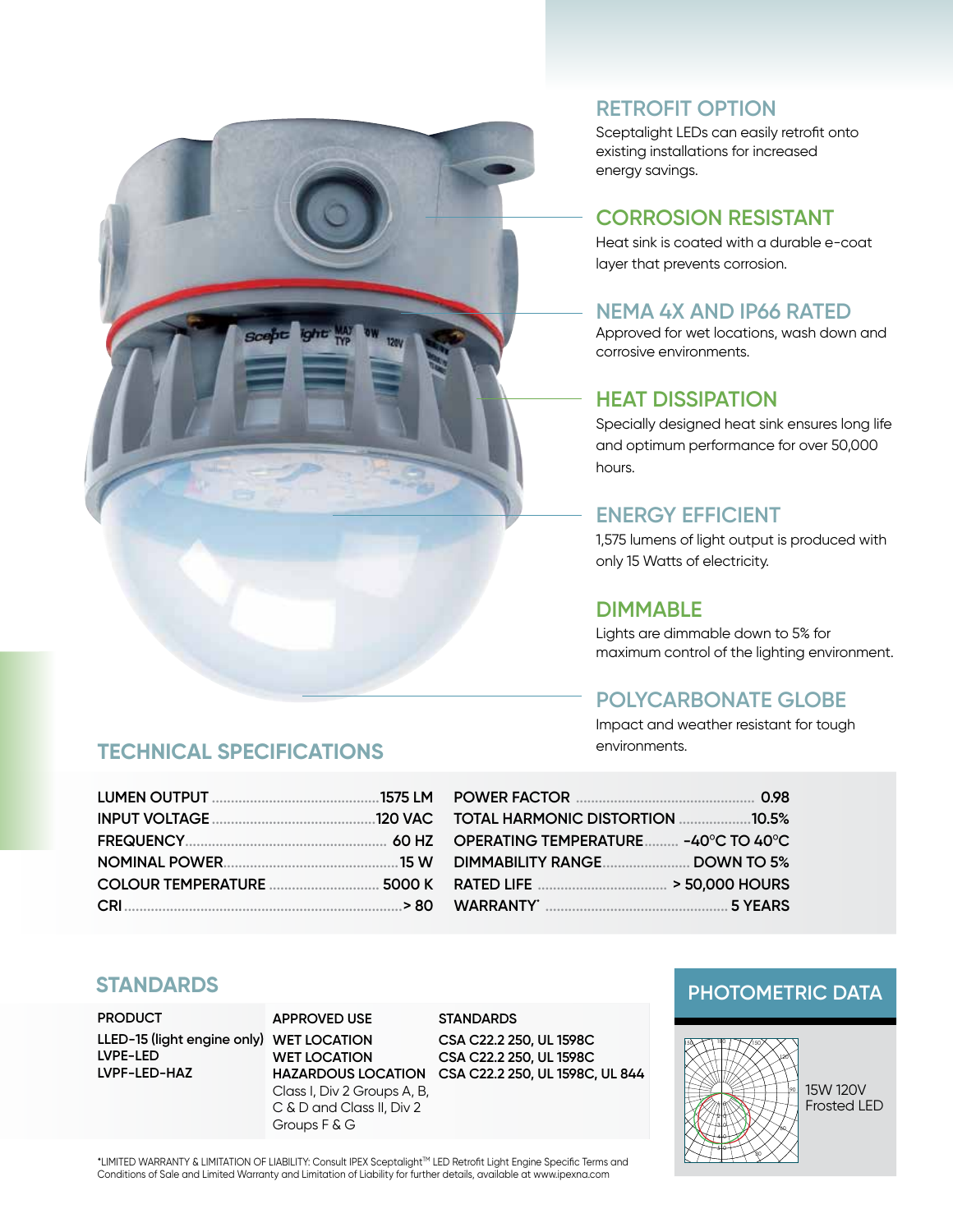

# **SCEPTALIGHT™ COMPACT FLUORESCENT**

Sceptalight Compact Fluorescent fixtures provide lower energy and maintenance costs without sacrificing light levels. The UV resistant material makes them suitable for both indoor and outdoor use.

Sceptalight Compact Fluorescent fixtures combine the outstanding corrosion and chemical resistance of their thermoplastic design with the energy-saving advantages of compact fluorescents. Working four to five times more efficiently per watt than incandescents, Sceptalight compact fluorescents provide 10-20 times the lamp life. Without sacrificing light levels, they use 75% less energy than incandescents for a lower total energy and maintenance cost. They are available in twin tube and quad tube configurations and include ballast.

#### **Quad Tubes**

- Available in 18 & 26 Watt
- Electronic Ballast provides "Instant Start" at temps as low as -25°C
- Offers 10,000 hours of lamp life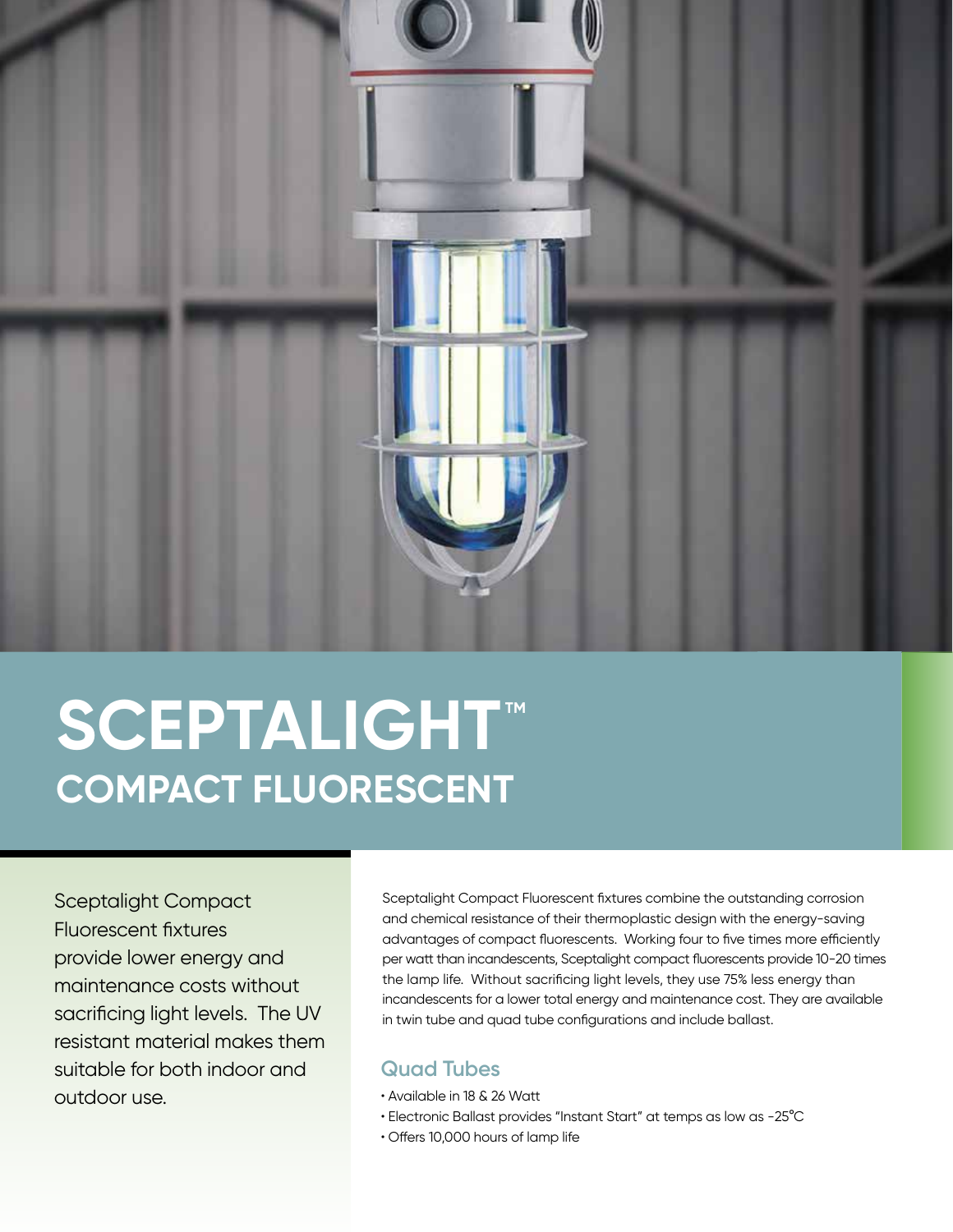

#### **-STABLE CONSTRUCTION**

Reinforced support feet offer secure mounting.

#### **ADAPTABLE**

Threaded conduit hubs permit connection to nonmetallic and metallic raceways.

#### **WATERTIGHT SEAL**

Temperature and weather-resistant gaskets protect fixture from moisture penetration.

#### **LONG LIFE**

Sceptalight nonmetallic fixtures provide long life and easy servicing—unlike metal fixtures and guards that can corrode and seize together.

#### **INDOOR/OUTDOOR USE**

UV-resistant material makes Sceptalight fixtures suitable for both indoor and outdoor use.

#### **CORROSION RESISTANT**

Thermoplastic construction resists attack from acids, alcohols, alkalis, organic solvents, detergents/cleaners, greases and oils as well as many other types of chemicals. Withstands exposure to direct sunlight, heat, and extreme weather.

#### **DURABLE, IMPACT RESISTANCE**

High-impact nonmetallic guard resists physical impact, chemical attack and heat-induced deformation.

#### **PHOTOMETRIC DATA**



26W Quad **Compact** Fluorescent



18W Quad **Compact Fluorescent**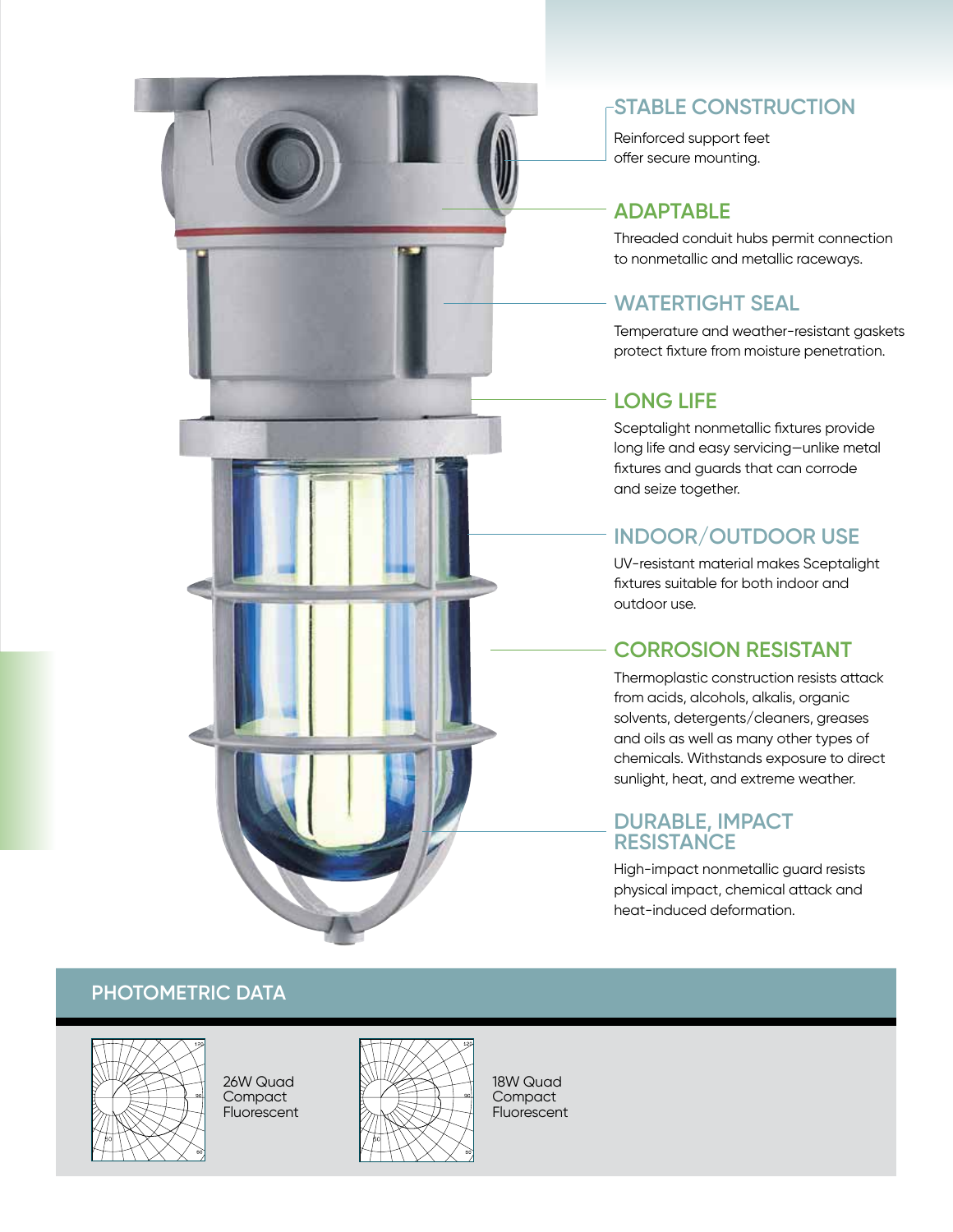

# **SCEPTALIGHT™ INCANDESCENT**

Sceptalight Incandescent fixtures are your cost effective solution for a variety of indoor and outdoor applications while still providing superior corrosion and chemical resistance.

Sceptalight incandescent fixtures make the most practical choice to meet the daily needs of commercial, industrial, marine and agricultural applications. Our incandescents will take up to a 150 watt incandescent bulb and are ideal for short burn times as well as flashing and dimming applications.

For light to medium duty applications that do not require the same level of ruggedness, Sceptalight has a low-cost ceiling-mounted Utility Light Fixture available in standard, clear polycarbonate and coloured heat-resistant globes.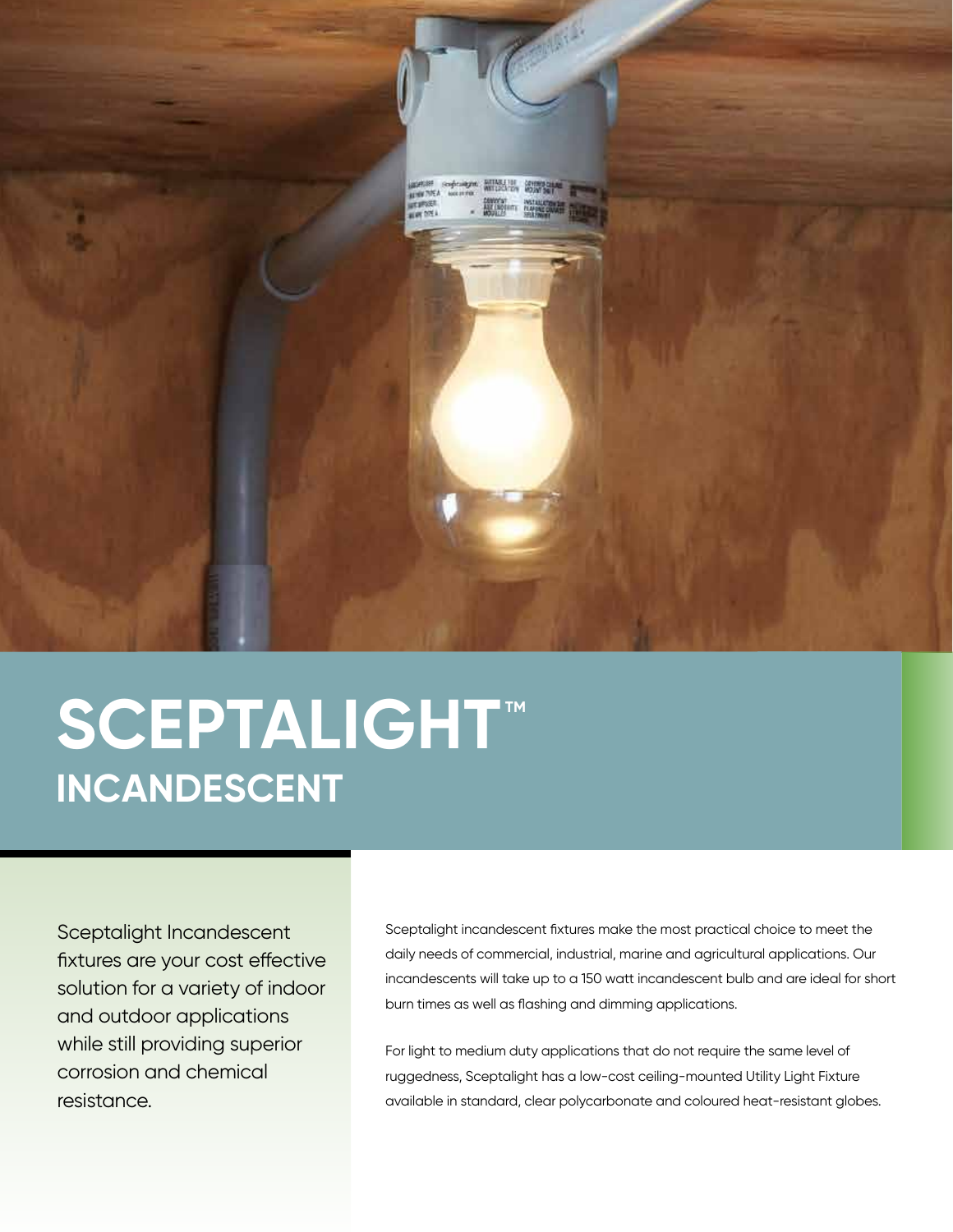

#### **INSTALLATION FLEXIBILITY**

Fixtures can be mounted in ceilings, or walls to accommodate installation requirements.

#### **INDOOR/OUTDOOR USE**

Temperature and weather-resistant gaskets protect fixture from moisture penetration.

#### **COST EFFECTIVE SOLUTION**

Inexpensive to install, the fixture takes up to a 150 watt incandescent bulb.

#### **ADAPTABLE LIGHTING ENVIRONMENTS**

Ideal for short burn times, flashing & dimming applications.

#### **COLOURED GLOBES**

Available in a range of coloured heatresistant globes to transform the light into an indicator or warning light.

#### **CORROSION RESISTANT**

Thermoplastic construction withstands exposure to direct sunlight, heat & extreme weather.

#### **PHOTOMETRIC DATA**



100W 120V Coated A19 Incandescent



150W 120V Coated A21 Incandescent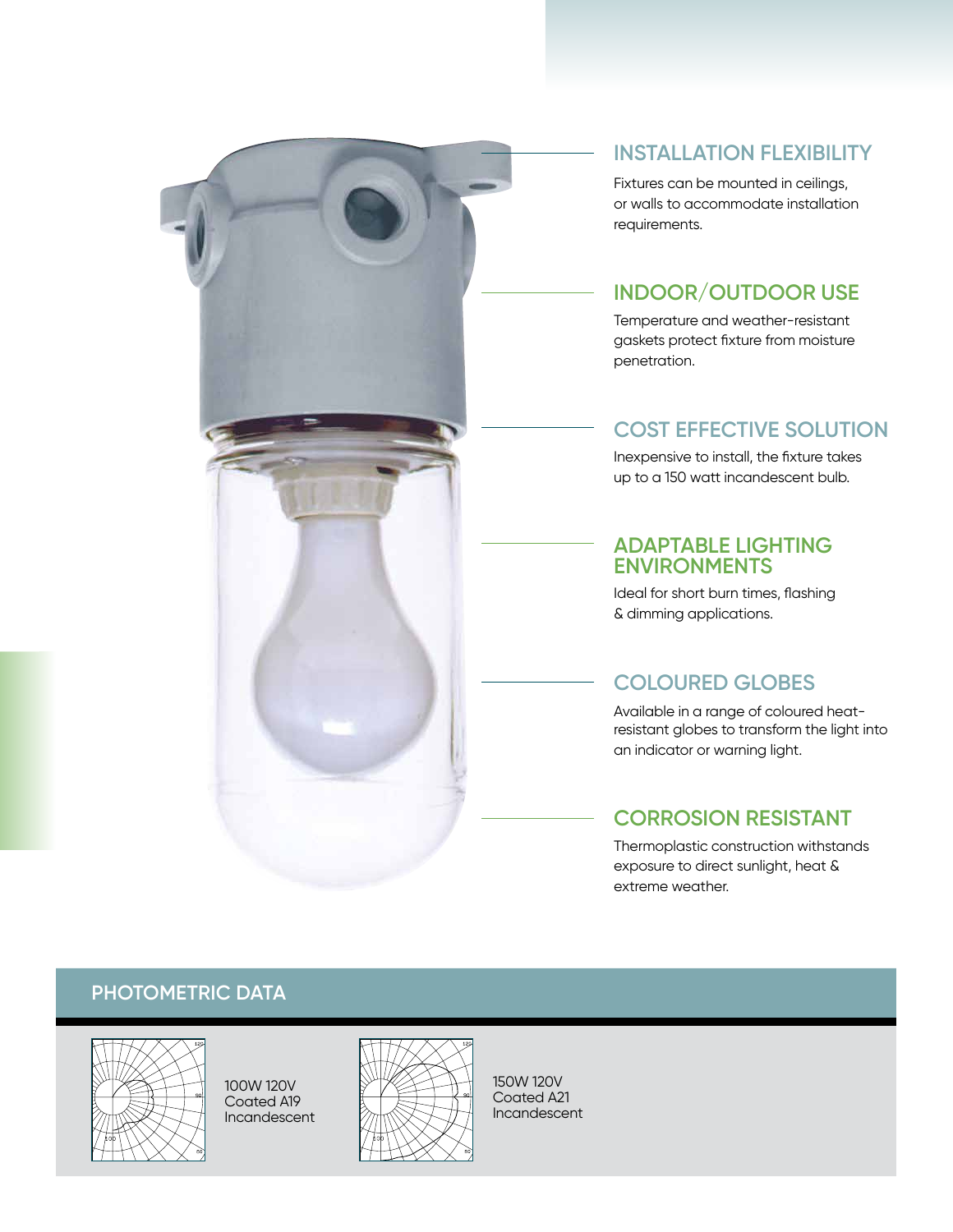# **PRODUCT CATALOGUE**

### **WET LOCATIONS**



**Ceiling Mount with Frosted Polycarbonate Globe**

| <b>Description</b>                    | I Part Number " | <b>Product Code</b> | <b>Hub Sizes</b>                    |
|---------------------------------------|-----------------|---------------------|-------------------------------------|
| 15W LED Retrofit Light Engine         | $11FD-15$       | 277120              | -                                   |
| 15W LED LVPF Heavy Duty Light Fixture | I VPF-I FD-HAZ  | 277121              | $4 \times 3/4$ "                    |
| 15W LED LVPE Utility Light Fixture    | LVPE-LED        | 277122              | $2 \times 1/2$ " – $2 \times 3/4$ " |

#### **Ceiling Mount with Standard Clear Glass Globe**

| <b>Description</b>      |          | <b>Part Number Product Code</b> | <b>Hub Sizes</b> |
|-------------------------|----------|---------------------------------|------------------|
| 26W Compact Fluorescent | TVPL26C  | 077170                          | $4 \times 3/4"$  |
| 18W Compact Fluorescent | IVPI 18C | 077210                          | $4 \times 3/4"$  |

#### **Ceiling Mount with Clear Polycarbonate Globe (no guard)**

| <b>Description</b>      |           | <b>Part Number Product Code</b> | <b>Hub Sizes</b> |
|-------------------------|-----------|---------------------------------|------------------|
| 26W Compact Fluorescent | TVPL26PCC | 077176                          | $4 \times 3/4"$  |
| 18W Compact Fluorescent | LVPL18PCC | 077211                          | $4 \times 3/4"$  |

#### **Wall Mount Bracket**

| <b>Description</b> |        |        | <b>Hub Sizes</b> |
|--------------------|--------|--------|------------------|
| Wall Mount bracket | LWB150 | 077233 | -                |

For wall mount fixtures select and order the appropriate style (wattage and globe) ceiling mount fixture from above and add LWB150.Sceptalight compact fluorescent light fixtures are supplied complete with lamp and ballast.

#### **Ceiling Utility Light Fixture 150 Watt Incandescent**

| <b>Description</b>                                                                       | <b>Part Number</b> | <b>Product Code</b> | <b>Hub Sizes</b>                    |
|------------------------------------------------------------------------------------------|--------------------|---------------------|-------------------------------------|
| w/Standard glass globe                                                                   | LVPE150-10/15      | 077493              | $2 \times 1/2" - 2 \times 3/4"$     |
| w/Polycarbonate globe                                                                    | LVPE150-PCC        | 077181              | $2 \times 1/2$ " - $2 \times 3/4$ " |
| w/Standard glass globe & guard Maximum<br>60W incandescent lamp with polycarbonate globe | LVPE150-10/15G     | 077402              | $2 \times 1/2" - 2 \times 3/4"$     |
| w/Heat-resistant glass globe RED                                                         | LVPE150HRR         | 077599              | $2 \times 1/2$ " - $2 \times 3/4$ " |
| w/Heat-resistant glass globe BLUE                                                        | LVPE150HRB         | 077579              | $2 \times 1/2" - 2 \times 3/4"$     |
| Clamp-on guard for LVPE                                                                  | LVPUG150           | 077558              |                                     |

### **HAZARDOUS LOCATIONS**



**Ceiling Mount with Frosted Polycarbonate Globe**

| <b>Description</b>                    | <b>Part Number Product Code</b> |        | Hub Sizes       |
|---------------------------------------|---------------------------------|--------|-----------------|
| 15W LED LVPF Heavy Duty Light Fixture | LVPF-LED-HAZ                    | 277121 | $4 \times 3/4"$ |

All hazardous location fixtures are rated CLASS I, DIV 2 Groups A, B, C & D and CLASS II DIV 2 Groups F & G.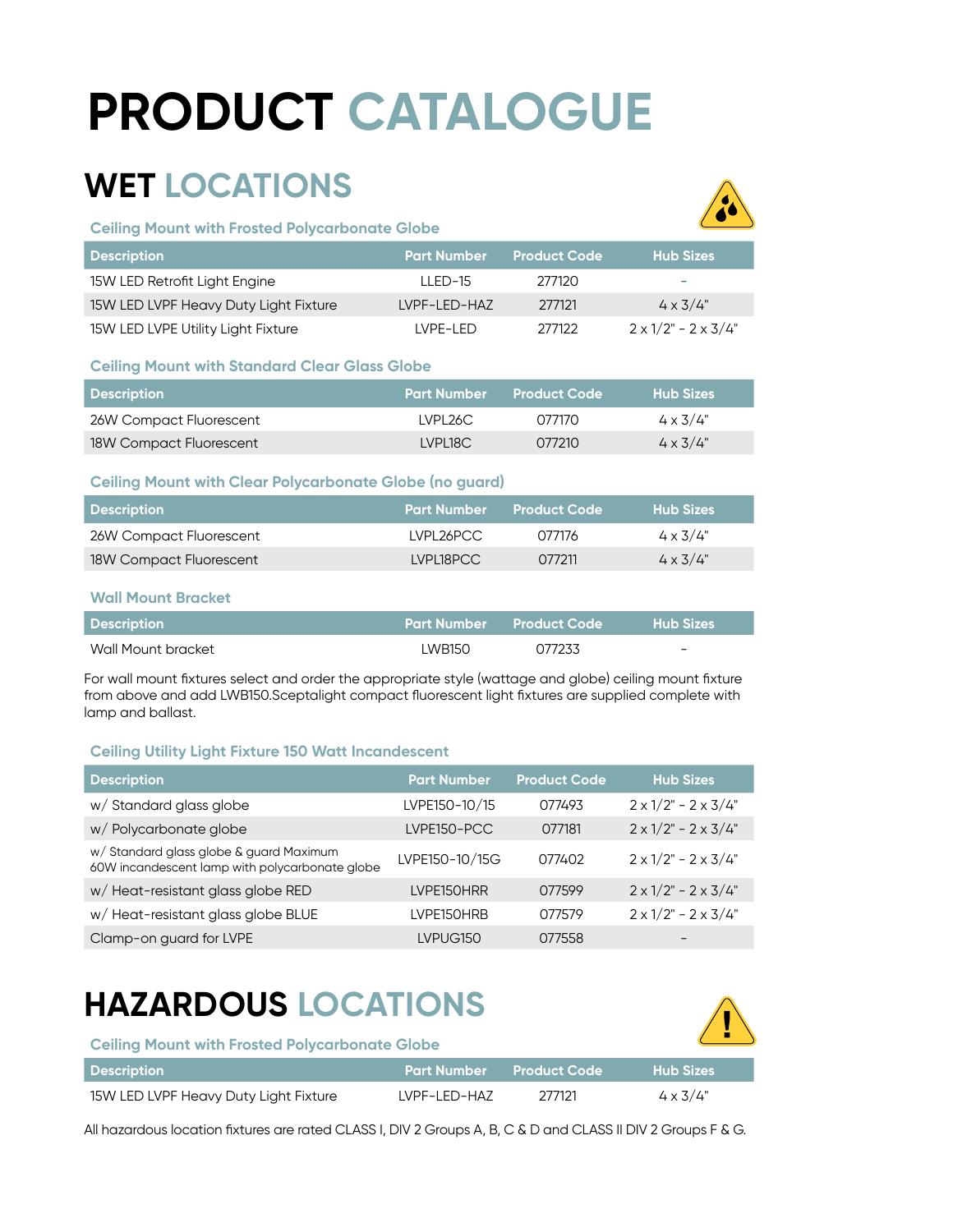## **MOUNTING OPTIONS**

Sceptalight LED can be retrofit with Ceiling Mounts only.

### **GLOBE OPTIONS**

(For incandescent and fluorescent options only)

#### **CEILING MOUNT**

Box with threaded hubs and integral mounting feet







| 4 3/4" |         |
|--------|---------|
|        |         |
|        |         |
|        | 11'3/4' |
|        | c       |





#### **CEILING MOUNT UTILITY FIXTURES**

Box with threaded hubs and integral mounting feet





#### **STANDARD CLEAR GLASS GLOBES**

Ideal for general purpose area lighting for either indoor or outdoor use.

#### **CLEAR POLYCARBONATE GLOBES**

Impact resistant globes for added protection in case of accidental contact

**COLOURED HEAT-RESISTANT GLASS GLOBES**

Available in red or blue – to transform the light to an indicator or warning light.



Clear Polycarbonate



Standard or Heat-Treated Clear Glass



Heat-Treated Blue Glass



Heat-Treated Red Glass